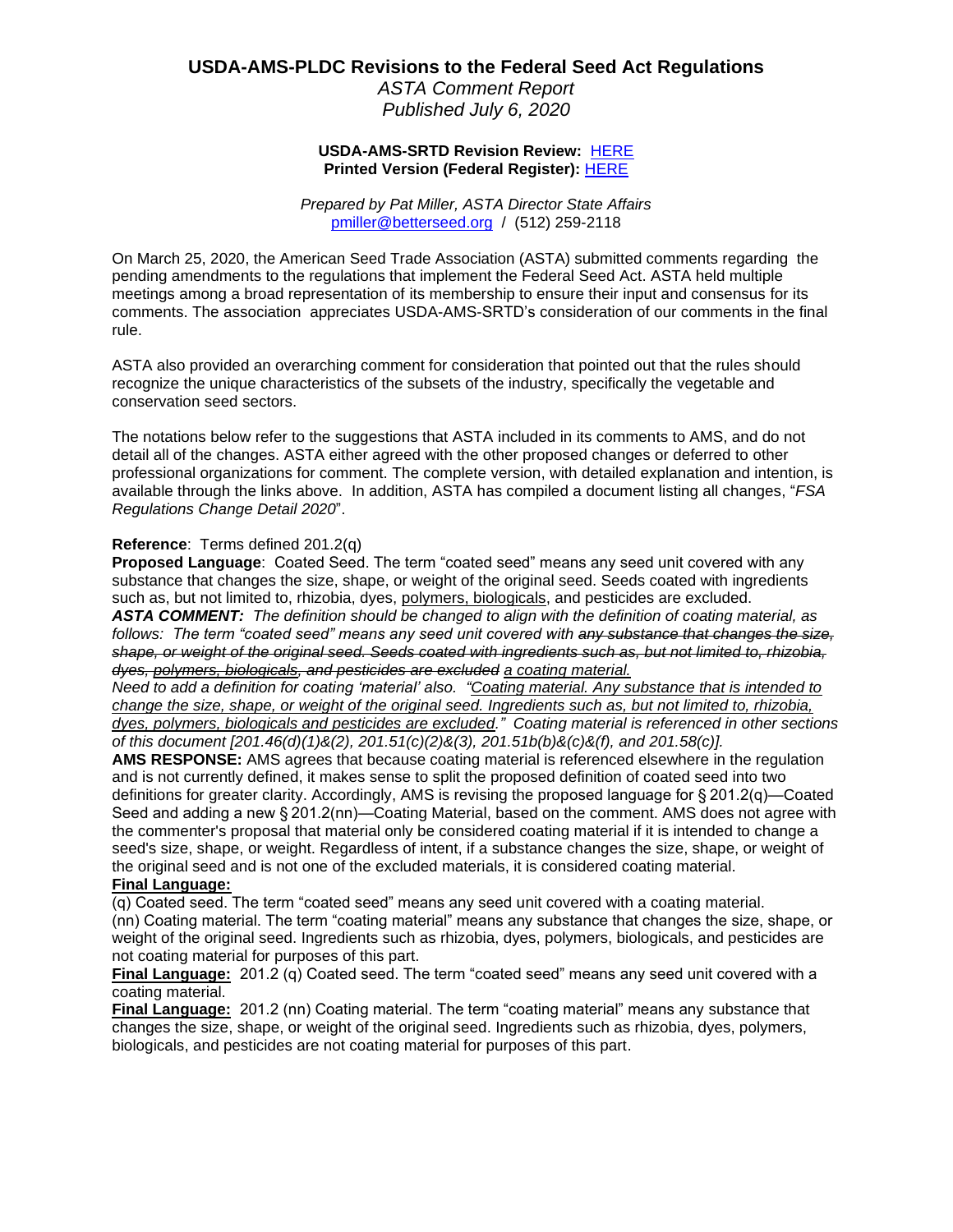# **Reference**: Terms defined 201.2(w)

**Proposed Language**: Purity. The term "purity" means the name or names of the kind, type, or variety and the percentage or percentages thereof; the percentage of other agricultural seed; the percentage of weed seeds, including noxious-weeds seeds; the percentage of inert matter, including coating material if any is present; and the names of the noxious-weed seeds and the rate of occurrence of each.

*ASTA COMMENT: We opposed. The statement is redundant since inert matter is already defined to include coating material [201.51(c)(3)].*

**AMS RESPONSE:** AMS agrees that it is not necessary to include the phrase "and coating material, if any is present," which was proposed as a clarification to the definitions of purity and inert matter. As described in § 201.51(c)(3), coating material that has been washed from seed but is still present is considered inert material. Any coating material adhering to the seed after it is washed during the testing process is considered part of the seed. Accordingly, AMS is revising the proposed language for § 201.2(w) by removing the reference to "coating material, if any is present" when determining the percentage of inert matter, and by making no changes to the current language of § 201.19, based on comments.

#### **Reference**: Terms defined

**Proposed Language**: (no current definition) "Acceptable test. The term "acceptable test" means any testing method described in § 201.45 through § 201.66 of this part, or to testing methods in accordance with Association of Official Seed Analyst (AOSA) rules."

*ASTA COMMENT: We oppose the addition of this definition. This language will present a problem for reclamation seed businesses, since* they *rely on tetrazolium (TZ) testing and TZ tests are not allowed per AOSA rules.* 

**AMS RESPONSE**: The current regulations do not specify which testing rules can be followed to determine seed germination and purity. AMS's proposal was intended to standardize testing by naming two conventions that would be considered acceptable but realizes the proposal would not provide adequate flexibility to the industry. Accordingly, based on the comments, AMS is not adding a new definition for Acceptable test, as proposed, and is not adding the term acceptable test to the language in §§ 201.6 and 201.7, based on the comment. To conform with these revisions to the proposed language, AMS also removed the proposed reference to acceptable test in § 201.2(l)(1).

### **Reference**: Terms defined

**Proposed Language**: (no current definition) Brand. The term "brand" means word(s), name, symbol, number, mark, design, unique design, or any combination of those which distinguishes seed of one entity from seed of another entity identifies a product.

*ASTA COMMENT: The word 'entity' could be confused as meaning a legal (company entity) rather than a genetic seed product. The suggested change clarifies that definition.*

**AMS RESPONSE:** AMS agrees that a brand should identify a seed product, but also believes a brand should distinguish between sellers. To address the commenter's concern about use of the word "entity," AMS referenced the definition of brand used by the American Marketing Association (AMA). AMA's definition is similar to what was originally proposed by AMS and provides for both identification of seed as requested by the commenter and differentiation of seed of different sellers. Accordingly, in response to the comment, AMS revised the proposed definition of brand to mean a name, term, sign, symbol, design, or any combination of them intended to identify the seed of one seller or group of sellers and to differentiate that seed from the seed of other sellers.

**Final Language:** 201.2 (oo) Brand. The term "brand" means a name, term, sign, symbol, or design, or a combination of them that identifies the seed of one seller or group of sellers and differentiates that seed from the seed of other sellers.

### **Reference**: 201.10(a) Variety

**Proposed Language**: (no current notation) Add radish to kinds that shall be labeled to show variety name or the words "Variety Not Stated"

*ASTA COMMENT: Support. We would also suggest including chicory, collards and kale, since they are also used in cover crop mixes in the same manner.*

**AMS RESPONSE:** AMS understands that chicory, collards, and kale may be included in cover crop seed mixtures. However, revising the proposed regulations to add those crops would require further notice and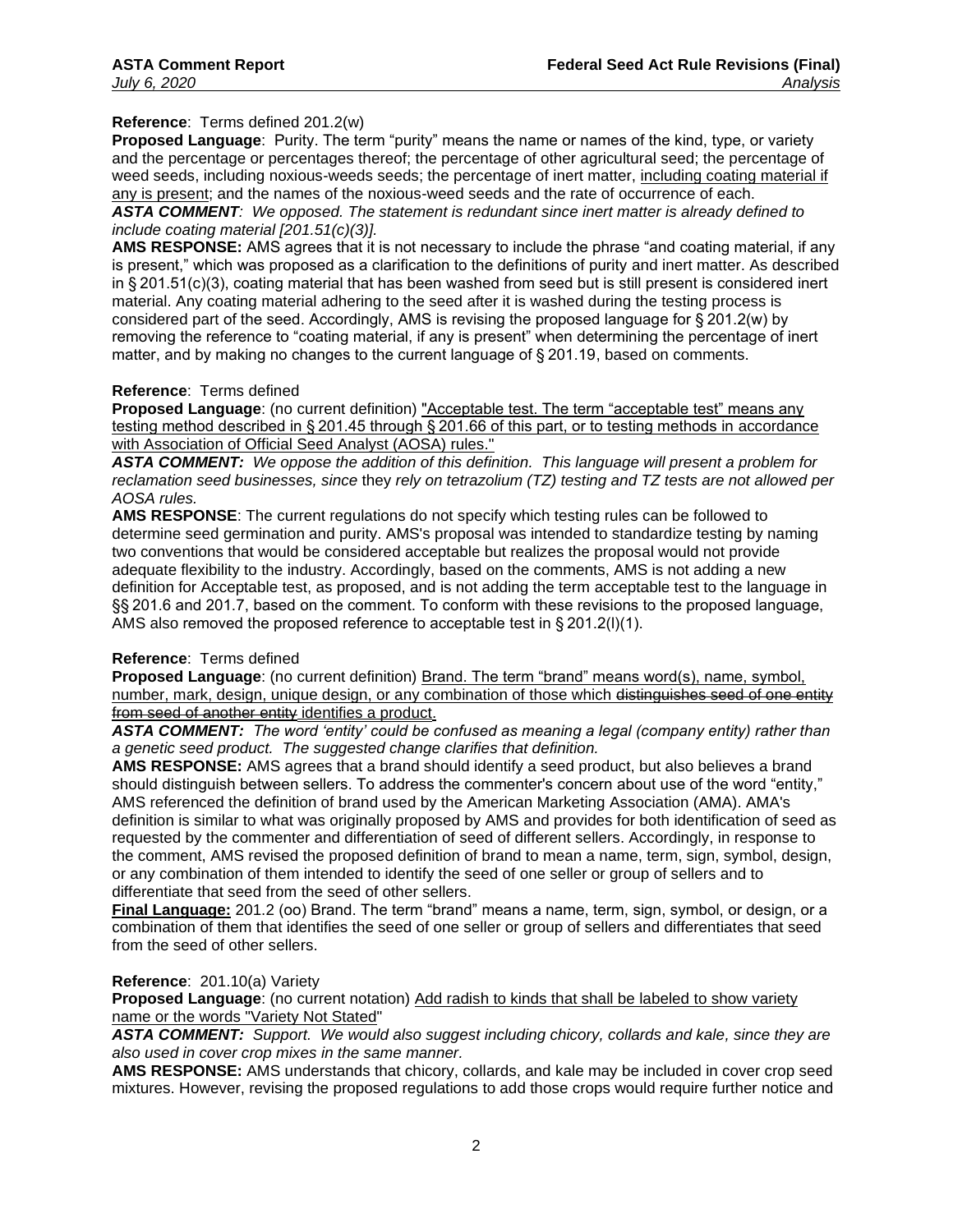opportunity to comment. AMS may make such a proposal in the future. At this time, AMS is making no changes to the proposed rule based on the comment.

**Final Language:** In § 201.10 amend paragraph (a) by adding the word "Radish;" after the word "Peanut"

# **Reference**: 201.19 Inert matter

**Proposed Language**: "The label shall show the percentage by weight of inert matter, including coating material if any is present"

*ASTA COMMENT: We oppose. This is the wrong place for this language. Inert matter is already defined to include coating material (201.51(c)(3)). The addition of this language would create unintended negative consequenses for the general practices of the vegetable seed industry.*

**AMS RESPONSE:** Accordingly, AMS is revising the proposed language for § 201.2(w) by removing the reference to "coating material, if any is present" when determining the percentage of inert matter, and by making no changes to the current language of § 201.19, based on comments.

**Reference**: 201.23 and 201.27 Name of shipper or consignee

**Proposed Language**: [TITLE] "Name of interstate shipper or name of consignee

"The full name and address of the interstate shipper shall appear upon the label. If the name and address of the interstate shipper are not shown upon the label, a code designation identifying the interstate shipper shall be shown along with the full name and address of the consignee"

*ASTA COMMENT: Needs clarification. Propose: "The full name and address of the interstate consignor shipper shall appear upon the label or package. If the name and address of the interstate shipper are not shown upon the label or package, a code designation identifying the interstate consignor shipper shall be shown along with the full name and address of the consignee"*

*This clarifies confusing terminology:*

• *Consignor. An individual, business, or Government agency responsible for shipping property.*

• *Consignee. An individual, business, or Government agency to whom a shipment is delivered. It would be extremely difficult for the manufacturer/distributor to print the name of the receiver of all future shipments.*

**AMS RESPONSE:** AMS agrees that revisions to §§ 201.23, 201.24, 201.27, and 201.28 should alleviate confusion about the label requirements. AMS agrees also that the regulations should specify that labeling requirements pertain to consumer packages or containers of seed. AMS believes the commenter is confused about the use of the term consignee in the regulation. Accordingly, AMS revised the proposed language to better clarify labeling requirements for agricultural and vegetable seed, based on the comment. The revisions clarify that labels for containers or packages of seed must contain the shipper's full name and address or an AMS designated code to identify the shipper. Further, if a code—rather than the full name and address—is used to identify the shipper, the label must include the consignee's full name and address. Finally, the revised provisions include definitions of the terms shipper and consignee as used in those sections to clarify their meaning.

# **Final Language:**

201.23 - Seller and buyer information. Consumer packages or containers of agricultural seed for interstate shipment must be labeled as follows:

(a) The full name and address of the interstate shipper or a code designation identifying the interstate shipper, pursuant to § 201.24, must be printed on the label.

(b) If pursuant to paragraph (a) only a code is used to identify the interstate shipper, the full name and address of the consignee must appear on the label.

(c) For purposes of this section and § 201.24, the term shipper means the seller or consignor who puts the seed into interstate commerce, and the term consignee means the buyer or recipient of the seed shipment.

201.27 - Seller and buyer information. Consumer packages or containers of vegetable seed for interstate shipment must be labeled as follows:

(a) The full name and address of the interstate shipper or a code designation identifying the interstate shipper, pursuant to § 201.28, must be printed on the label.

(b) If pursuant to paragraph (a) only a code is used to identify the interstate shipper, the full name and address of the consignee must appear on the label.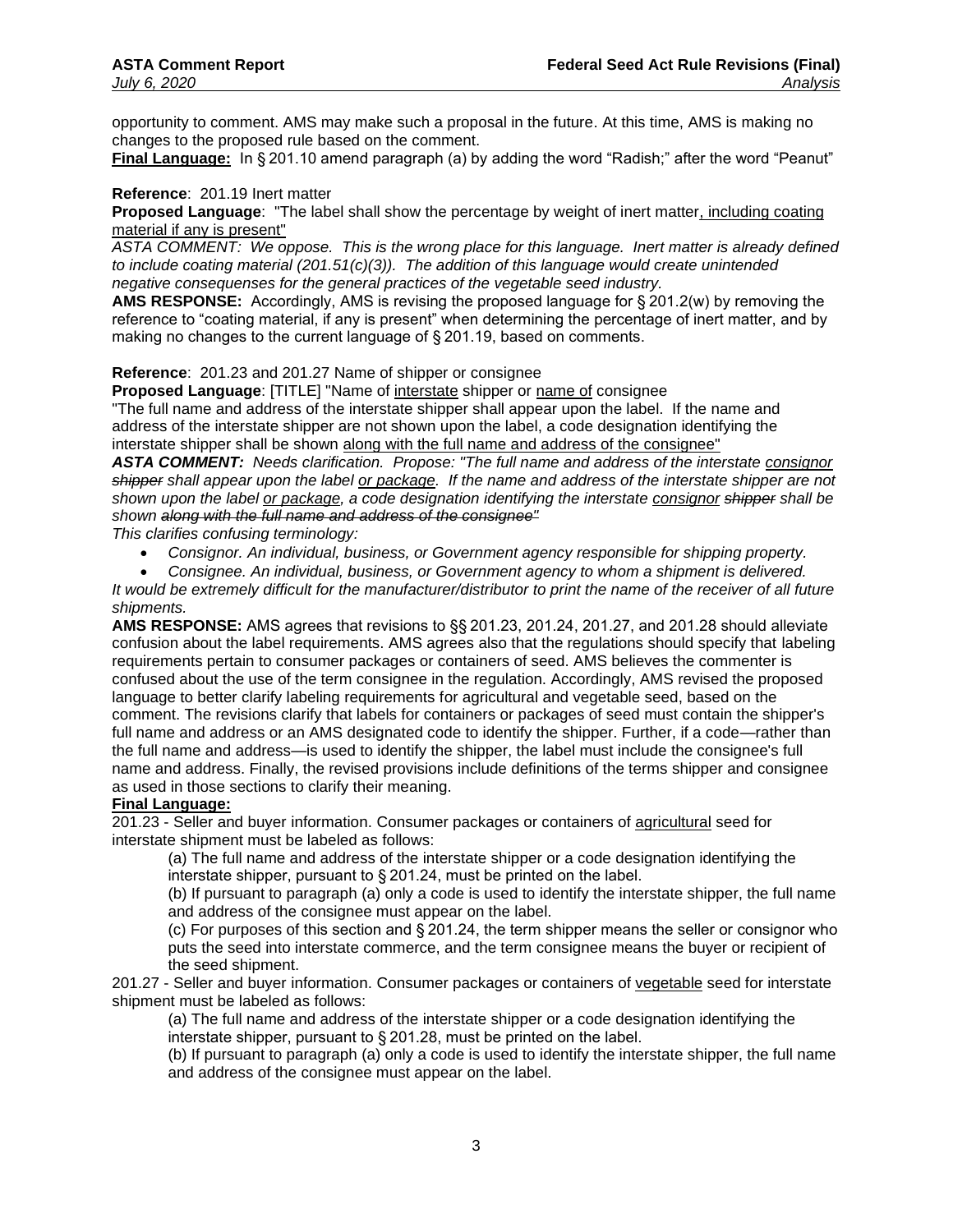(c) For purposes of this section and § 201.28, the term shipper means the seller or consignor who puts the seed into interstate commerce, and the term consignee means the buyer or recipient of the seed shipment.

# **Reference**: 201.24 and 201.28 Code designation

**Proposed Language**: "The code designation used in lieu of the full name and address of the person who transport or delivers seed for transportation in interstate commerce shall be approved by the Administrator of the Agricultural Marketing Service or such other person as may be designated by him for the purpose. When used, the code designation shall appear on the label in a clear and legible manner along with the full name and address of the consignee consignor."

*ASTA COMMENT: see previous comment*

**AMS RESPONSE:** see previous response

### **Final Language:**

201.24 - Code designation. The code designation used in lieu of the full name and address of the interstate shipper pursuant to § 201.23(a) shall be approved by the Administrator of the Agricultural Marketing Service (AMS) or such other person designated by the Administrator for the purpose. When used, the AMS code designation shall appear on the label in a clear and legible manner, along with the full name and address of the consignee.

201.28 - Code designation. The code designation used in lieu of the full name and address of the interstate shipper pursuant to § 201.27(a) shall be approved by the Administrator of the Agricultural Marketing Service (AMS) or such other person designated by the Administrator for the purpose. When used, the AMS code designation shall appear on the label in a clear and legible manner, along with the full name and address of the consignee.

# **Labeling Vegetable Seeds**

**Reference #1**: 201.29 Germination of vegetable seed in containers of 1 pound or less **Proposed Language**: "Vegetable seeds in containers of 1 pound or less which have a germination percentage equal to or better than the standard…"

**Proposed Language**: (no current language) Each variety of vegetable seeds in containers of more than 1 pound shall be labeled to show the percentage of germination and the percentages of hard seed or dormant seed (if any).

### **Reference #2**: 201.30 Hard Seed

**Current language**: The label shall show the percentage of hard seed, if any is present, for any seed required to be labeled as to the percentage of germination, and the percentage of hard seed shall not be included as part of the germination percentage.

If hard seed or dormant seed as defined in §§ 201.57 or 201.57a, respectively, is present in the seed kinds indicated in those sections, the label shall show the percentage of hard seed or dormant seed present. The percentages of hard seed and dormant seed shall not be included as part of the germination percentage.

*ASTA COMMENT: We oppose. Two considerations:*

- *1. Vegetable seed is generally sold by count rather than by weight. That consideration should be included in determining container germinations percentages.*
- *2. AOSA procedures don't test for dormant seed in vegetables, only hard or dead (combined), thus making the language impossible to comply with.*

### **Reference #3**: 201.63

**Proposed Language**: The following tolerances are applicable to the percentage of germination and also to the sum of the germination plus the hard seed and dormant seed when 400 or more seeds are tested. *ASTA COMMENT: We oppose. AOSA tests are not required to establish dormancy in a germ test. ISTA determines dormancy with a post germ TZ test for greater than 5% firm seed. The proposed additional term "acceptable test" (previously explained) will complicate this further, which is another reason to elimate the term in the proposed rules.* 

**AMS RESPONSE**: Label information about the germination and amount of hard seed is expressed as percentages on the label, regardless of the way seed is sold. Accordingly, AMS is making no change to the proposed addition of the word "percentage" to the language in § 201.29 based on the comment. Further, AMS recognizes that compliance with the proposed requirement to account for dormant seed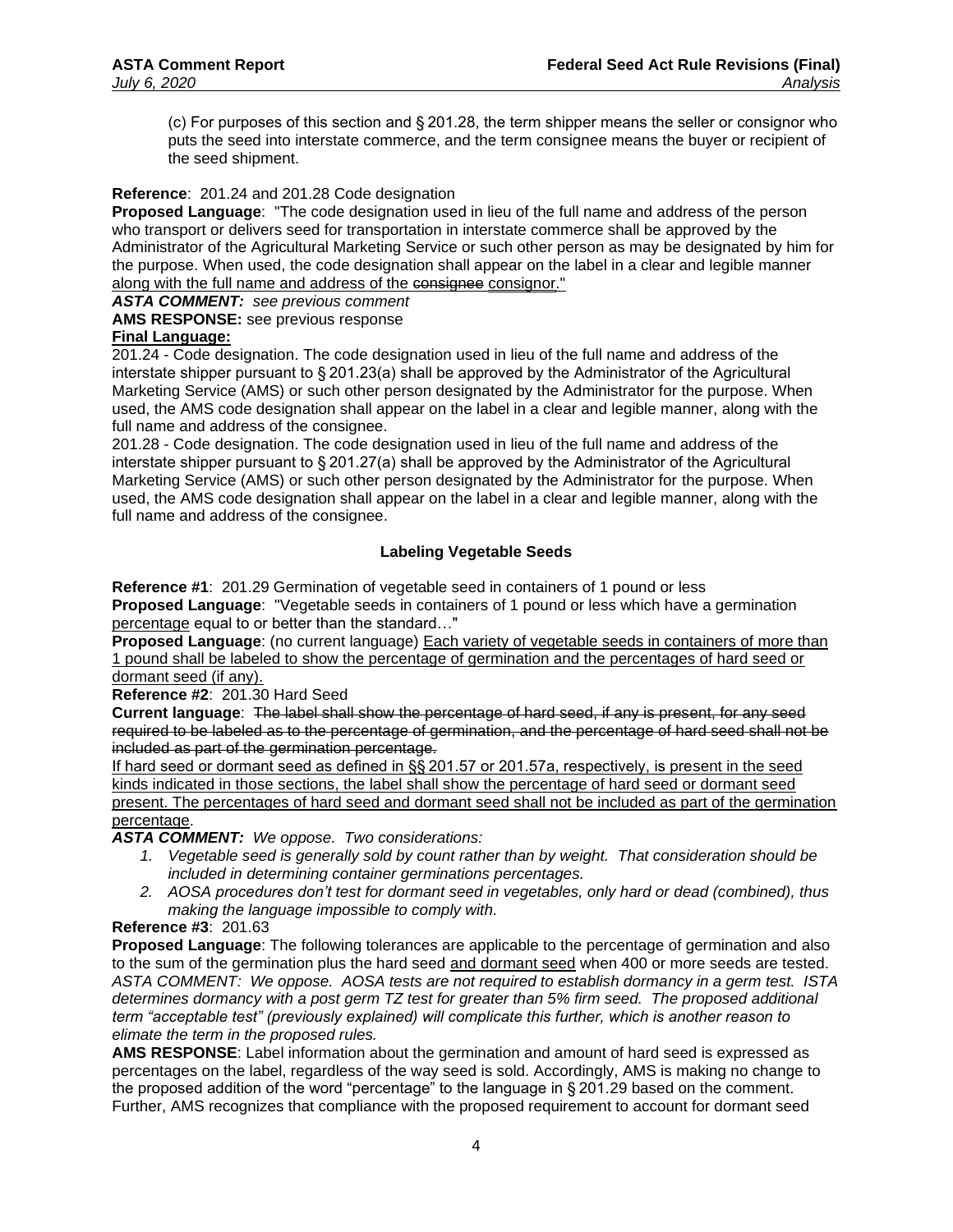could be burdensome for some segments of the seed industry, because not all testing conventions require testing for dormant seed. Accordingly, AMS changed the language as proposed by removing the requirement to show the amount of dormant seed on labels in §§ 201.29, 201.29a, and 201.30, and by removing the proposed reference to dormant seed in § 201.63, based on the comment. Finally, AMS removed the proposed reference to dormant seed in the revised language for § 201.31 to conform with other revisions, even though the commenter did not address that section in the comment **Final Language:** 201.29 - Germination of vegetable seed in containers of 1 pound or less. Vegetable seeds in containers of 1 pound or less which have a germination percentage equal to or better than the standard set forth in § 201.31 need not be labeled to show the percentage of germination and date of test. Each variety of vegetable seed which has a germination percentage less than the standard set forth in § 201.31 shall have the words "Below Standard" clearly shown in a conspicuous place on the label or on the face of the container in type no smaller than 8 points. Each variety which germinates less than the standard shall also be labeled to show the percentage of germination and the percentage of hard seed (if any).

### **Labeling in General**

**Reference**: 201.31a(b) Labeling treated seed

**Proposed Language**: "Name of substance. The name of any active ingredient substance as required by paragraph (a) of this section shall be the commonly accepted coined, chemical (generic), or abbreviated chemical name. The label shall include either the name of the genus and species or the brand name as identified on biological product labels. Commonly accepted coined names are free for general use by the public, are not private trademarks, and are commonly recognized as names of particular substances, such as thiram, captan, lindane, and dichlone. Examples of commonly accepted chemical (generic) names are blue-stone, calcium carbonate, cuprous oxide, zinc hydroxide, hexachlorobenzene, and ethyl mercury acetate. The terms "mercury" or "mercurial" may be used in labeling all types of mercurials. Examples of the genus and species names for brand named biologicals are Bacillus subtilis (Kodiak) for a single species, and Bradyrhizobium japonicum, Penicillium bilaiae (TagTeam Soybean Granular Inoculant) for a mixture. Examples of commonly accepted abbreviated chemical names are BHC (1, 2, 3, 4, 5, 6-Hexachlorocyclohexane) and DDT (dichloro diphenyl trichloroethane).

*ASTA COMMENT: Supportive of the statement, although we would suggest that the examples be excluded since products constantly evolve and the statement would be out of date in a short time. And, the examples noted are definitely non-inclusive.*

**AMS RESPONSE:** AMS agrees that the listed examples are likely to be obsolete in a short time. Accordingly, we revised the proposed language for § 201.31a(b) by removing the genus and species name examples.

**Final Language:** 201.31a - (b) Name of substance or active ingredient. The name of any active ingredient substance as required by paragraph (a) of this section shall be the commonly accepted coined, chemical (generic), or abbreviated chemical name. The label shall include either the name of the genus and species or the brand name as identified on biological product labels. Commonly accepted coined names are free for general use by the public, are not private trademarks, and are commonly recognized as names of particular substances, such as thiram, captan, lindane, and dichlone. Examples of commonly accepted chemical (generic) names are blue-stone, calcium carbonate, cuprous oxide, zinc hydroxide, hexachlorobenzene, and ethyl mercury acetate. The terms "mercury" or "mercurial" may be used in labeling all types of mercurials. Examples of commonly accepted abbreviated chemical names are BHC (1,2,3,4,5,6-Hexachlorocyclohexane) and DDT (dichloro diphenyl trichloroethane).

### **Certified Seed**

**Reference**: 201.68 (b) Eligibility requirements for certification of varieties **Proposed Language:** "A statement concerning the variety's origin and the breeding procedures technique(s) or the reproductive stabilization procedures used in its development" *ASTA COMMENT: Clarification of this language is needed. The author did not intend to affect reporting of the specific breeding method. The intent was targeted at grasses that were selected from turf that is 'naturally mutated' to have a desirable characteristic and then reproduced. The language as it is*